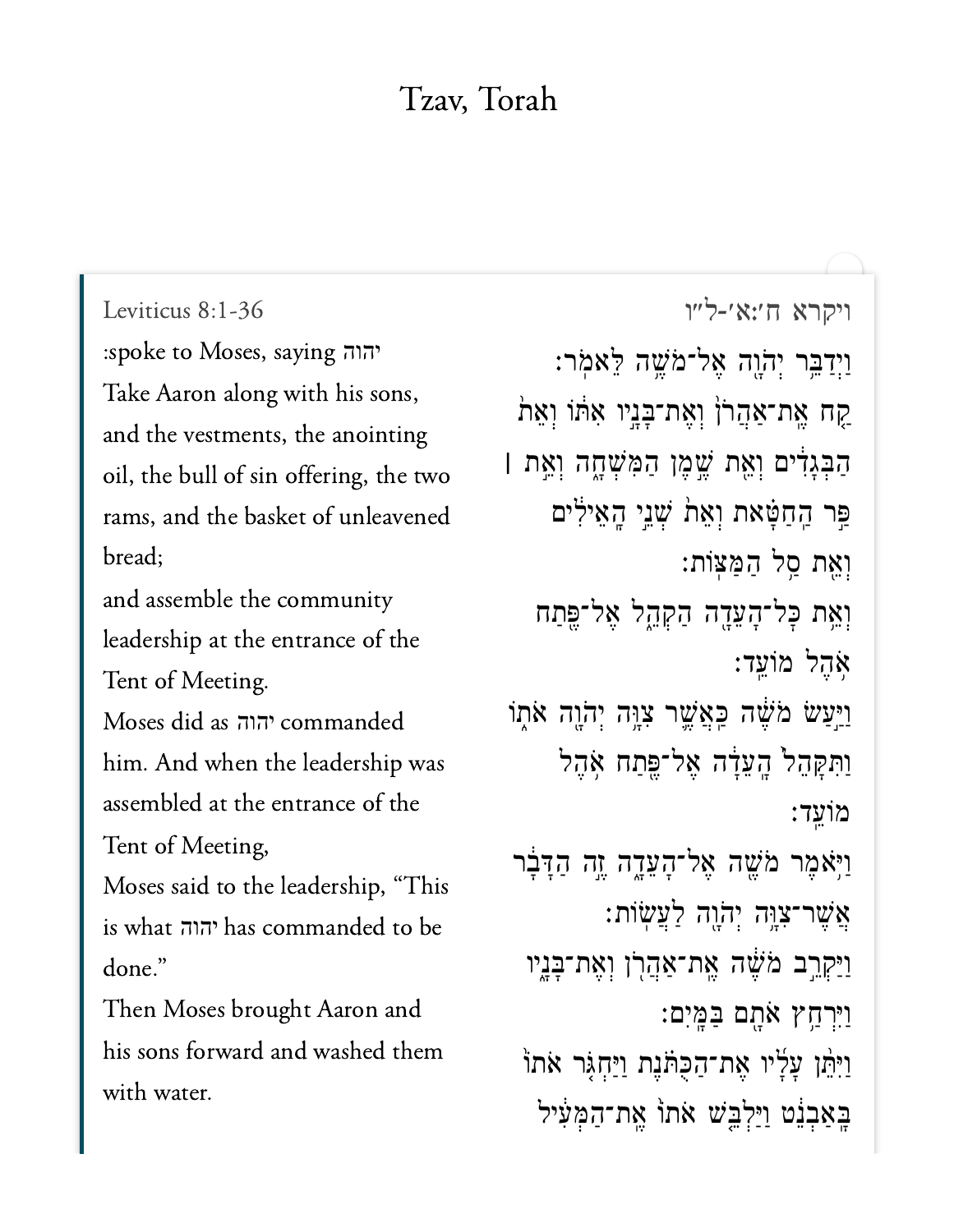He put the tunic on him, girded him with the sash, clothed him with the robe, and put the ephod on him, girding him with the decorated band with which he tied  $\mathbf{H} = \mathbf{H} \cdot \mathbf{H}$ 

He put the breastpiece on him, and put into the breastpiece the Urim and Thummim.

And he set the headdress on his head; and on the headdress, in front, he put the gold frontlet, the  $\begin{bmatrix} 1 & 1 & 1 \\ 1 & 1 & 1 \end{bmatrix}$ יהוה commanded Moses.

Moses took the anointing oil and anointed the Tabernacle and all that was in it, thus consecrating  $\mathbf{H}$ 

He sprinkled some of it on the altar seven times, anointing the altar, all its utensils, and the laver with its stand, to consecrate them. He poured some of the anointing oil upon Aaron's head and anointed him, to consecrate him.

וַיִּתֵּ**ו** עָלֵיו אֵת־הָאֵפָר וַיַּחְגִּר אֹתֹוֹ ּבְהֶׂשֵׁב הָאֲפֿד וַיֵּאִפֿד לֹו בּוֹ: וַיֵּיְשֵׂם עֲלֵיו אֱת־הַחָ*וֹ*שֶׁן וַיְּתֵּן אֶל־הַחֹֹשֶׁן אֶת־הָאוּרֵים ְוֶאת־ַהֻּתִּֽמים׃ ֿוַיְּשֶׂם אֶת־הַמְּצְנֶפֶת עַל־רֹאֹשֶׁוֹ ֿוַיָּשֶׁם עַל־הַמְצְנֶפֶת אֶל־מִוּל פָּנָיו אֵת צִיץ הַזָּהָב<sup>י</sup> נֵזֵר הַקְּדֵשׁ כַּאֲשֱר ִיֲּוָּה יְהֹוָה אֶת־מֹּשֶׁה: וַיַּקַח מֹשֶׁה אֱת־שֱמֶן הַמְּשָׁחָה וַיִּמְ*ּשֶׁ*ה אֶת־הַמְּשָׁכֵּן וְאֶת־כָּל־אֲשֶׁר־בְּוֹ וַיִּקַדֵּשׁ אֹתֵם: וַיַּז מִמֵּנּוּ עַל־הַמְזָבֵּחַ שֵׁבַע פְּעָמֶים וַיִּמִשׁׁח אֶת־הַמְזִבֵּ֫חַ וְאֵת־כָּל־כֵלַ֖יו ְוֶאת־ַהִּכֹּ֛יר ְוֶאת־ַּכּ֖נֹו ְלַקְּדָֽׁשם׃ וַיִּצֹק מְּשֶׁמֶן הַמְּשָׁחָה עַל רְאֹש  $\gamma$ אֲהֲרֹן וַיִּמְשָׁח אֹתוֹ לְקַדְּשִׁוֹ וַיַּקְרֵ֫ב ּמֹשֵׁה אֵת־בְּנֵי אַהֲרֹן וַיַּלְבִּשֵׁם כִּתֲנֹת וַיַּחָגִּר אֹתַם אַבְנֵט וַיַּחֲבִ**ּٰשׁ לָ**הֱם מְגִּבָּעָוֹת כַּאֲשֱר צָוֵּה יִה<u>ֿו</u>ָה אֲת־מֹּשֶׁה: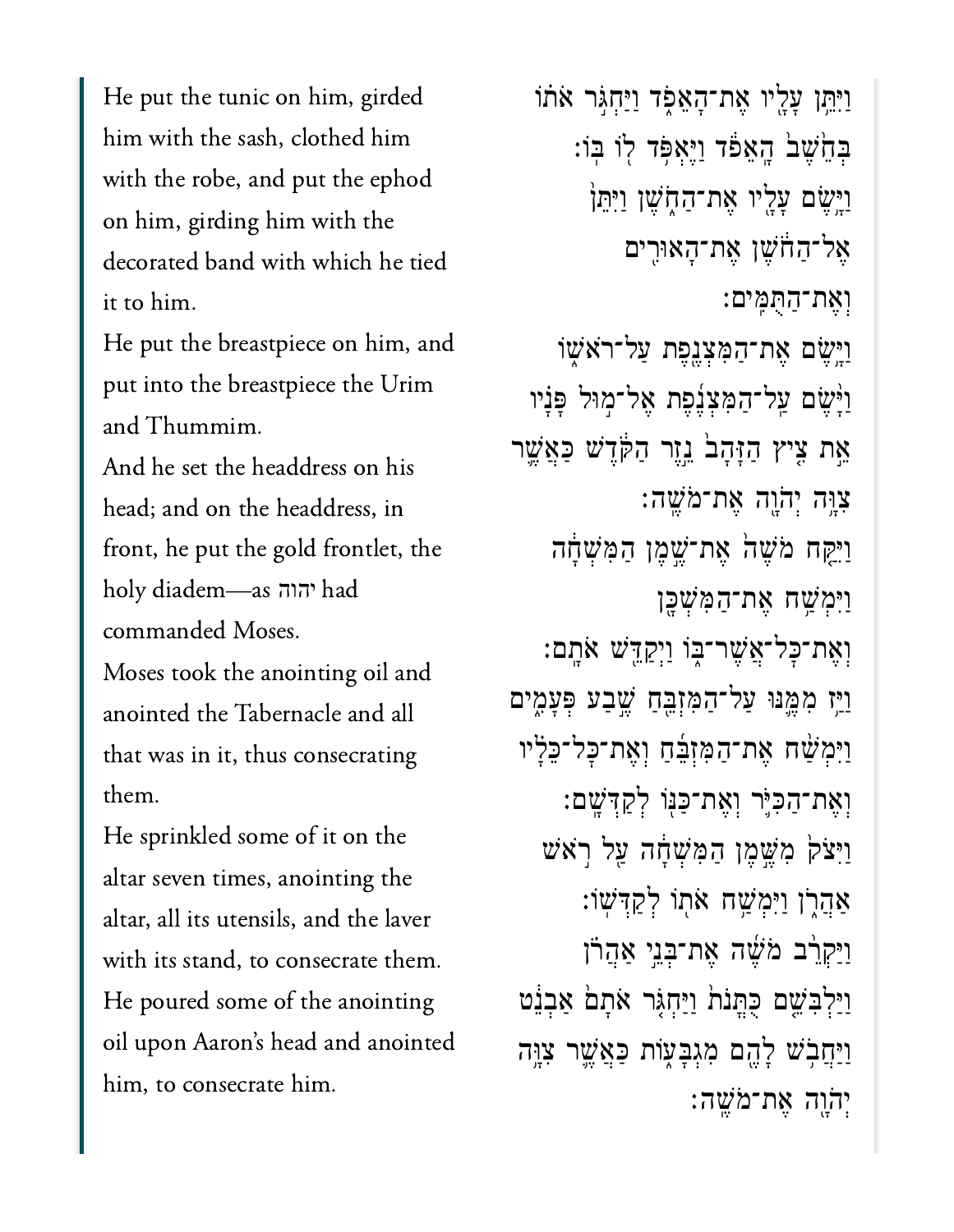Moses then brought Aaron's sons forward, clothed them in tunics, girded them with sashes, and wound turbans upon them, as יהוה had commanded Moses. He led forward the bull of sin offering. Aaron and his sons laid their hands upon the head of the bull of sin offering, and it was slaughtered. Moses took the blood and with his finger put some on each of the horns of the altar, purifying the altar; then he poured out the blood at the base of the altar. Thus he consecrated it in order to make expiation upon it. Moses then took all the fat that was about the entrails, and the protuberance of the liver, and the two kidneys and their fat, and turned them into smoke on the altar.

The rest of the bull, its hide, its flesh, and its dung, he put to the fire outside the camp—as יהוה had commanded Moses.

וַיַּגֵּֽֽשׁ אֵת פֵּר הַחַטֵּאת וַיִּסְמֹּךְ אַהֲרָן וּבְנָיוֹ אֶת־יְדֵיהֶם עַל־רְאֹשׁ פֵר הַחַטֵּאת: וַיִּשְׁחָט וַיִּקַּח מֹשֵׁה אֵת־הַדָּם וַיִּתֵּן עַל־קַרְנוֹת הַמִּזְבֵּחַ סָבִיבֹ בִּאֶצְבָּעֹוֹ וַיִּחַטֵּא אֶת־הַמְּזְבֵּחַ וְאֶת־הַדָּם יָצָק אֶל־יְסְוֹד הַמִּזְבֵּ֫הַ וַיְקַדְּשֵׁהוּ לְכַפֵּר עליו: <u>וַיִּקַּ</u>ׁח אֱת־כָּל־הַחֱלֵב אֲשֵׁר עַל־הַקֶּרֶבֹ וְאֵת יֹתֱרֶת הַכָּבֵר וְאֵת־שָׁתֵי הַכְּלַיְת וְאֵת־חֵלְבְּהֵן וַיַּקְטֵר מֹּשֵׁה הַמְּזְבֵּחָה: וְאֶת־הַפֶּר וְאֱת־עֹרוֹ וְאֶת־בִּשָׂרִוֹ וְאֵת־פִּרְשׁׁוֹ שָׂרֵף בָּאֵּשׁ מִחְוּץ לַמַּחֲנֵה כַּאֲשֵׁר צְוֵּה יְהֹוֶה אָת־מֹשֵׁה <u>וַיַּקְרֵ</u>ׁב אֵת אֵיל הָעֹלֶה וַיִּסְמְכֿוּ צַּהֲרָן וּבָנֵיו אֶת־יְדֵיהֶם עַל־רְאֹשׁ האיל: וַיִּשְׁחֲט וַיִּזְרֹק מֹשֵׁה אֱת־הַדֵּם על־המִזְבֵח סִבְיִב: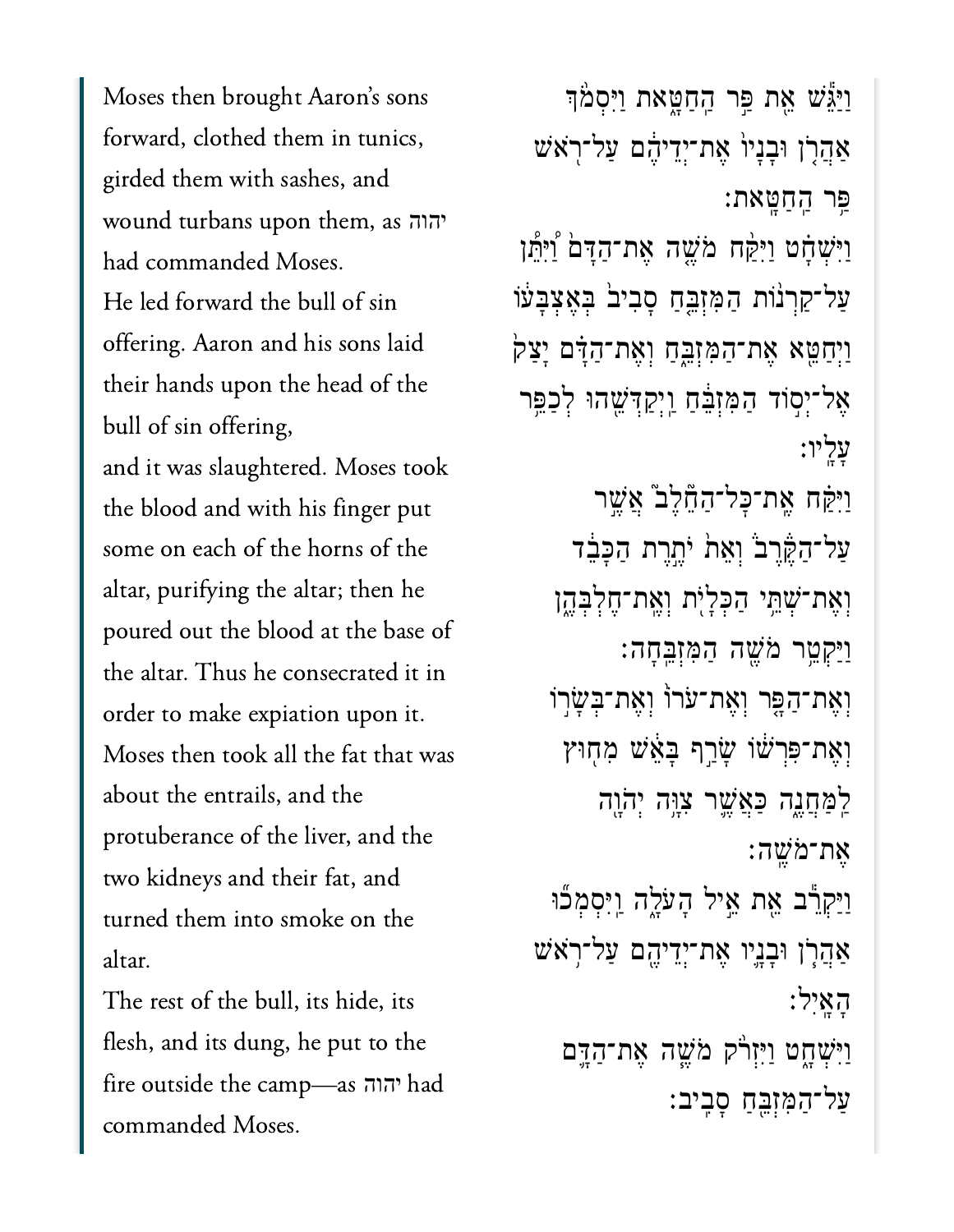Then he brought forward the ram of burnt offering. Aaron and his sons laid their hands upon the ram's head,

and it was slaughtered. Moses dashed the blood against all sides of the altar.

The ram was cut up into sections and Moses turned the head, the sections, and the suet into smoke on the altar;

Moses washed the entrails and the  $\begin{array}{ccc} 1 & 1 & 1 \end{array}$ the ram into smoke. That was a burnt offering for a pleasing odor,  $\overline{c}$  community  $\overline{c}$ יהוה יהוה had commanded Moses. He brought forward the second ram, the ram of ordination. Aaron and his sons laid their hands upon  $\begin{array}{ccc} 1 & 2 & 1 & 1 \end{array}$  took some of its blood and put it on the

some of its blood and put it on the ridge of Aaron's right ear, and on the thumb of his right hand, and on the big toe of his right foot.

וְאֵת־הָאַוִּל נִתַּח לִנְתָחֶיו וַיַּקְטֵֶר ּמֹשֵׁהׂ אֶת־הָרֹאֹשׁ וְאֶת־הַּנְתָחִים ְוֶאת־ַהָּֽפֶדר׃ ְוֶאת־ַהֶּ֥קֶרב ְוֶאת־ַהְּכָרַ֖עִים ָרַ֣חץ ַּבְּמֶּיִם וַיַּקִטֲר ׁמֹשֵׁה אֶת־כָּל־הָאֵיִל הַמְּזִבָּׁחָה עֹלָה הָוּא לְרֵיחַ־נִיחֹם אִשֶׁה הוּא לַיהוֹה כַּאֲשֶׁר צְוֵה ַיְהֹוֶה אֱת־מֹּשֵׁה: וַיַּקְרֵבׂ אֶת־הָאַיִל הַשֵּׁנִּי אֵיל הַמְּלָאִים וַיִּסְמְכוּ אַהֲרָן וּבָנֵיו ָאֶת־יִדִיהֶם עֲל־רָאֹשׁ הַאֵיל: ַוִּיְׁשָ֓חט **׀** ַוִּיַּ֤קח ֹמֶׁש֙ה ִמָּד֔מֹו ַוִּיֵּ֛תן ַעֲל־תְּנִוּךְ אֹזֶן־אֲהֲרֹן הַיִמָּנִית וִעַל־בָּהֵן יָדוֹ הַיִמָנִית וְעַל־בְהֶן ַרְג֖לֹו ַהְיָמִֽנית׃ וַיַּקְרֵצ אֶת־בָּנֵי אַהֲרוֹ וַיִּהֵ֫ן מֹ*ּשֶׁה* מן־הַדַּם עַל־תְּנִוּךְ אָזְנַם הַיִּמְנִית וְעַל־בָּהֵן יָדָם הַיִמָנִית וְעַל־בְּהֶן רַגְלֵם הַיִּמָּנִית וַיִּיְרֹ*ק מֹ*שֵׁה ֶאת־ַהָּ֛דם ַעל־ַֽהִּמְזֵּ֖בַח ָסִֽביב׃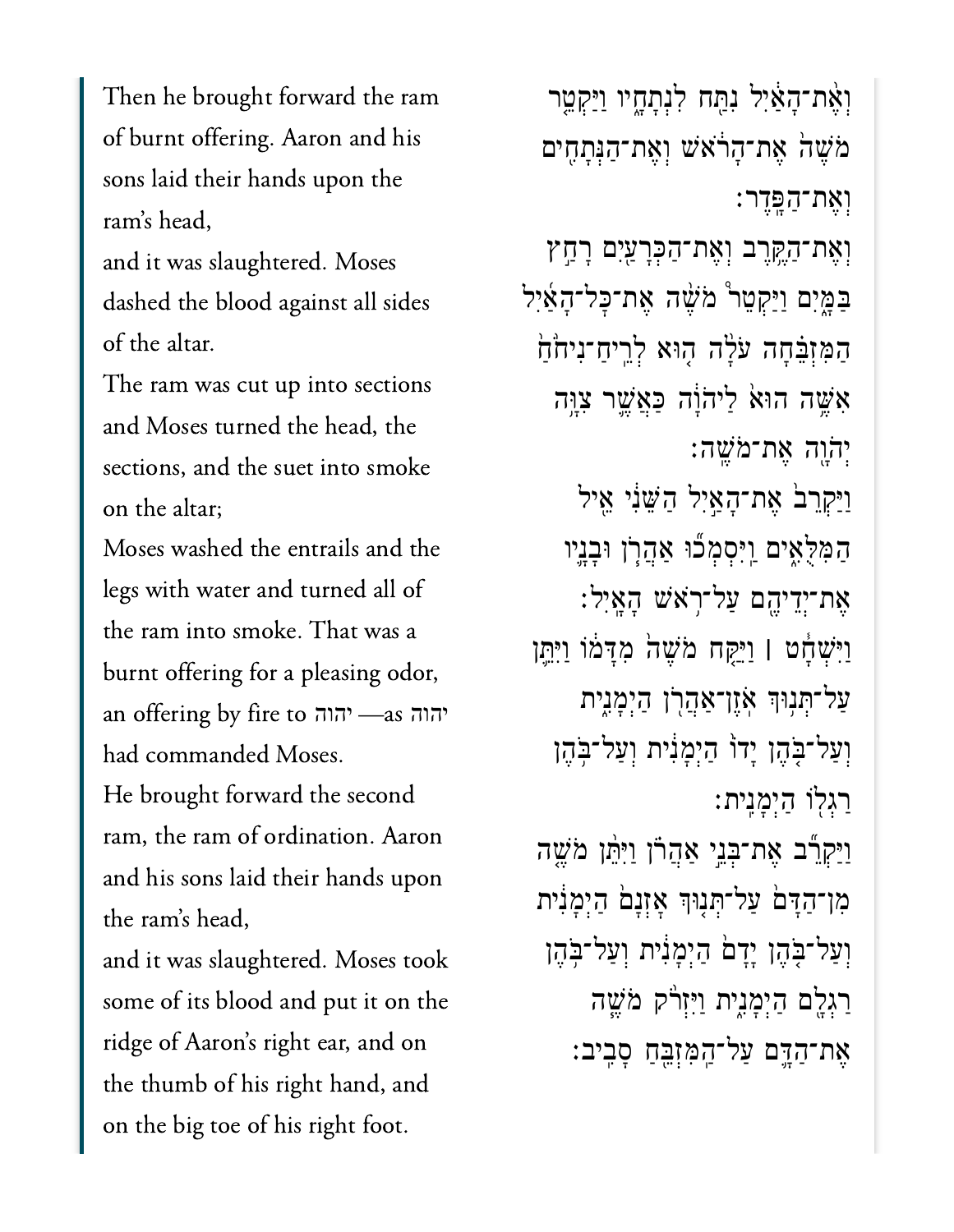Moses then brought forward the sons of Aaron, and put some of the blood on the ridges of their right ears, and on the thumbs of their right hands, and on the big toes of their right feet; and the rest of the blood Moses dashed against every side of the altar.

He took the fat-the broad tail, all the fat about the entrails, the protuberance of the liver, and the two kidneys and their fat-and the right thigh.

From the basket of unleavened bread that was before ההוה, he took one cake of unleavened bread, one cake of oil bread, and one wafer, and placed them on the fat parts and on the right thigh.

He placed all these on the palms of Aaron and on the palms of his sons, and elevated them as an elevation offering before .יהוה Then Moses took them from their hands and turned them into smoke on the altar with the burnt

וַיִּקְّח אֵת־הַחֱלֵב וְאֵת־הָאַלְיָה וְאֵת־כָּל־הַחֵלֵב אֲשֶׁר עַל־הַקֶּׂרֶבֹ וְאֵת יֹתֵרֵת הַכָּבֵד וְאֵת־שָׁתֵי הַכִּלַיְת וְאֱת־חֵלְבָּהֵן וְאֵת שָׁוֹק הימיו: וּמְסָּׁל הַמַּצֹּוֹת אֲשֱר | לִפְנֵי יְהֹוַה לָקָה חַלֵּת מַצָּה אַחַת וַחַלַּת לֵחֵם שֱמֶן <u>אַחָת וִרָק</u>יק אֵחֲד וַיַּשֵׁם עַל־הַחֲלַבְוֹם וְעֵל שָׁוֹק הַיַּמֵין: וַיִּתֵן אֵת־הַכֹּל עֲל כַפֵּי אַהַרוֹן וְעַל כַּפֵּי בָנֵיו וַיֵּנֵף אֹתֵם תְּנוּפֵה לִפְנֵי יהוה:

וַיִּקַּח מֹשֵׁה אֹתָם מֵעַל כַּפִּיהֵם וַיַּקְטֵר הַמְזְבֵהָה עַל־הָעֹלֵה מְלָאֵים הֵםׂ לְרֵיחַ נִיחֹׁחַ אָשֱה הִוּא לַיהֹוֵה: וַיִּקַח מֹשֵׁה אֲת־הֱחָזֶה וַיִּנִיפֵּהוּ תִנוּפֵה לִפְנֵי יְהֹוֶה מֶאֱיל הַמְּלָאָים לְמֹשֶׁה הַיָּהֹ לְמַנָּה כַּאֲשֵׁר צְוֵּה יְהֹוַה אֲת־מֹשֱה: וַיִּקַּח מֹשֶׁה מְשֵׁמֵן הַמְּשָׁהָה וּמְן־הַדָּם ֿאֲשֵׁר עַל־הַמְזָבֶּת וַיֵּז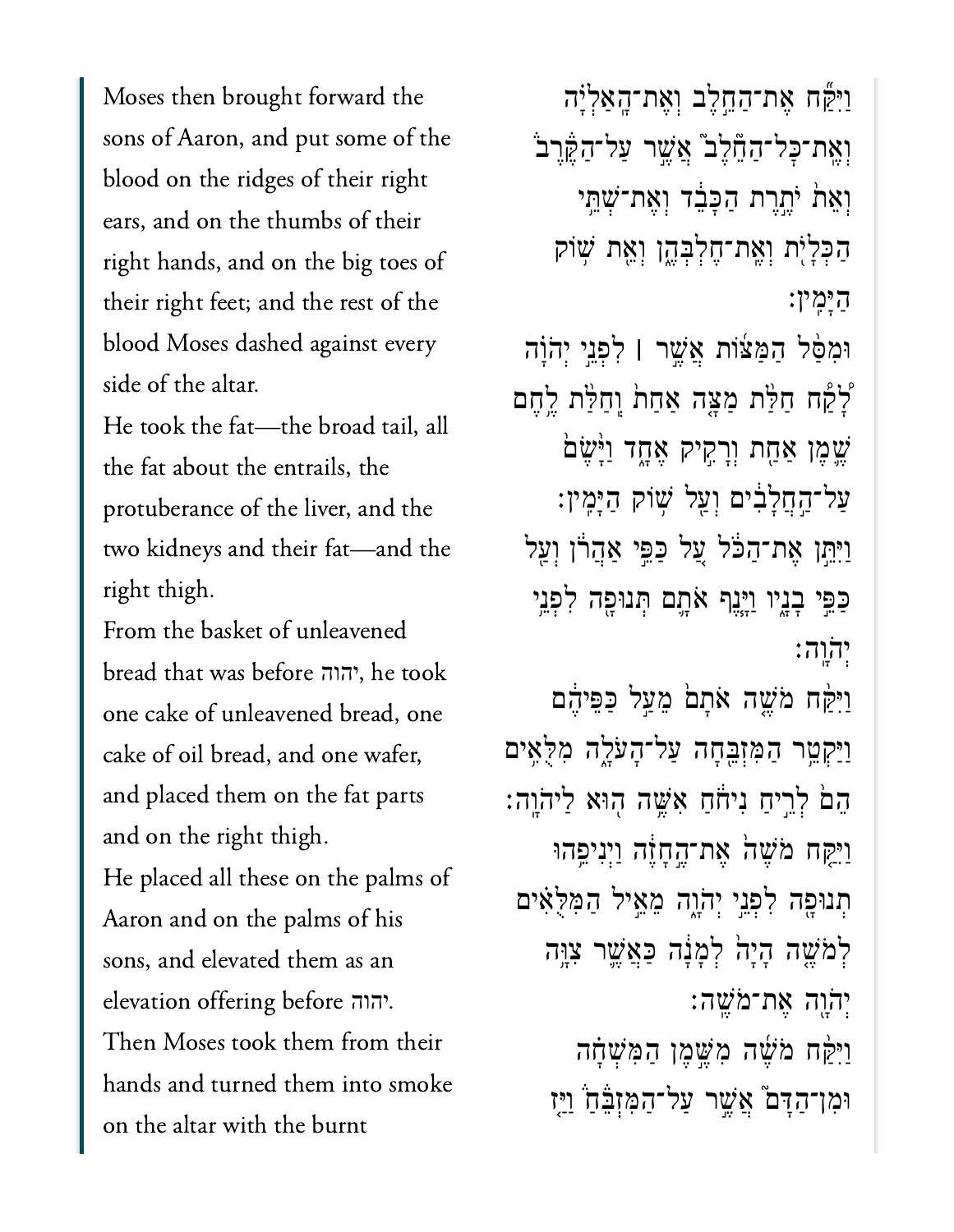offering. This was an ordination an offering by fire to יהוה. an offering by fire to יהוה. Moses took the breast and elevated it as an elevation offering before ram of ordination  $\overline{a}$  $\begin{bmatrix} 1 & 1 & 1 \end{bmatrix}$ יהוה יהוה commanded Moses.

And Moses took some of the anointing oil and some of the blood that was on the altar and sprinkled it upon Aaron and upon his vestments, and also upon his sons and upon their vestments. Thus he consecrated Aaron and his vestments, and also his sons and their vestments.

Moses said to Aaron and his sons: Boil the flesh at the entrance of the Tent of Meeting and eat it there of ordination—as I commanded:of ordination-as I commanded: Aaron and his sons shall eat it; and what is left over of the flesh and the bread you shall consume in fire.

ַעֲל־אֲהָרֹן עַל־בְּגַדָיו וְעַל־בָּנֵיו וְעַל־בְּגְדֵי בָנֵיו אָתְּוֹ ו<u>ַיִּקְד</u>ָּשׁ אֵת־אַהַרֹן אֶת־בְּגָדְ<sup>ָ</sup>יו וְאֶת־בְּנֶיו וְאֵת־בִּגְדֵי בָנֵיו אִתּוֹ: ֿוַיֹּאָמֶר מֹשֶׁה אֱל־אַהֲרֹן וְאֱל־בָּנָיו ַּבַּשָׁלוּ אֶת־הַבַּשַׂר *יֵּ*פַתַח אָהֶל מוֹעֵד וְשָׁם תּאִכְלִוּ אֹתוֹ וְאֶת־הַלֵּחֶם אֲשֶׁר בְּסֵל הַמְּלָאֵים כַּאֲשֱר צְוֵּ֫יִתְיֹ ַלְאֹמֹר אָהֲרֹן וּבַנֵיו יֹאֹכְלֶהוּ: וְהַנּוֹתֶר בַּבָּשֶׂר וּבַלֶּחֵם בָּאֵשׁ ִּת ְׂש ֹֽר פּו׃ <mark>ּוֹמְפֶּׁתַה</mark> אָּהֵל מֹוֹעֵד לָא הֵצְאוּ

ֹשְׁבְעַת יָמְים עֲד יִוֹם מְלֹאת יְמֵי מִלָּאֵיכֶם כִּי שִׁבְעַת יָמִ֫ים יְמַלֵּא ָאֶת־יֶדְכֵם:

ַּכְּאֲשֶׁר עָשָׂה בַּיִּֽוֹם הַזֶּה יָּבְוֶה יִהֹוֶה ַלַעֲשָׂת לְכַפֵּר עֲלֵיכֵם: וּפֵּתַה ׁאהֵל מוֹעֵד הֵּשָׁבוּ יוֹמֶם וַלַיִּלָה*ֹ שִׁבְעַת יַמְים וּשָׁמַרְתֵּם* אֶת־מְ*יֹ*שָׁמֱרֵת יְהֹוֶה וְלְא תָמְוּתוּ ַכִּי־כֵן צַוֵּיתִי